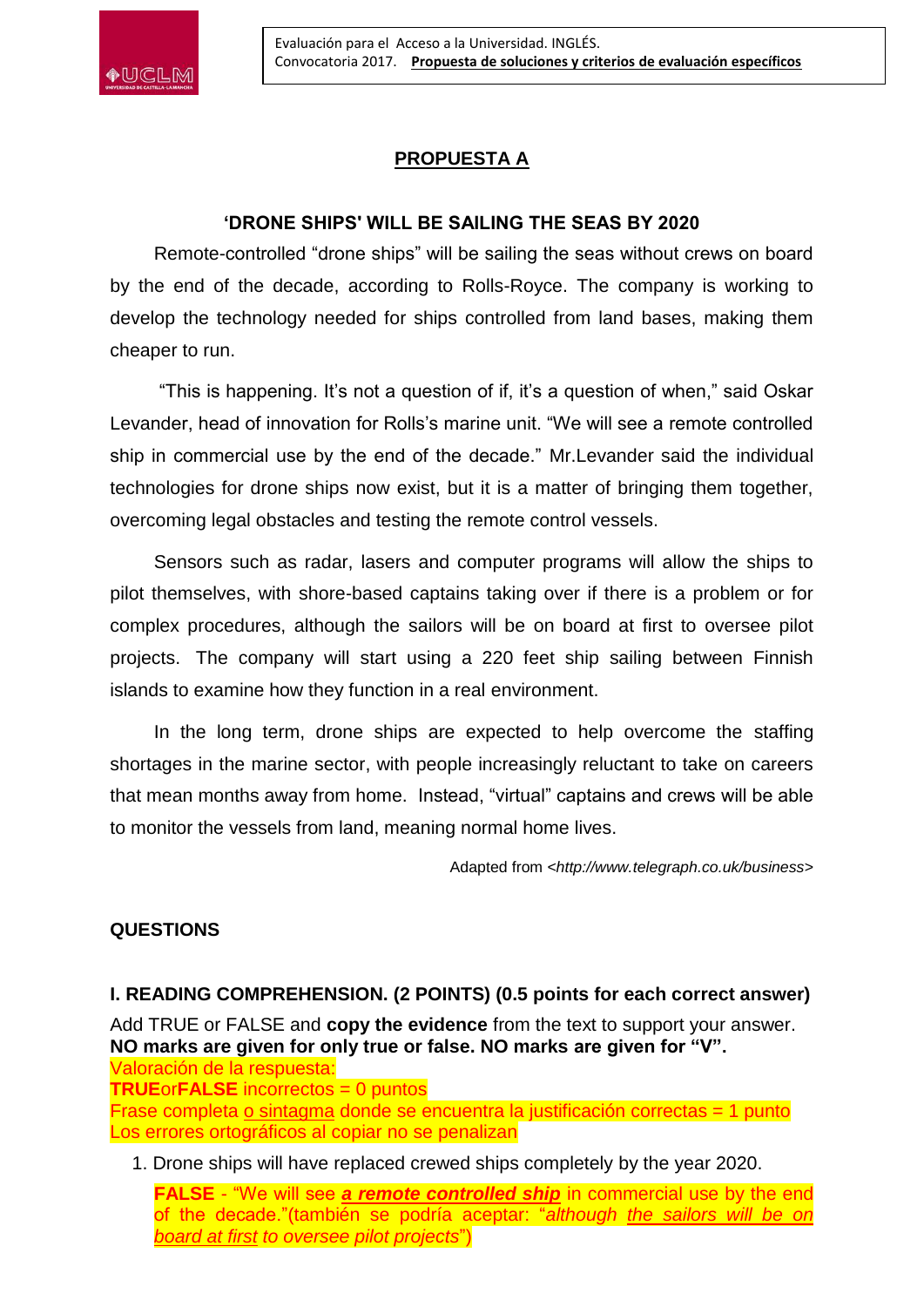2. Drone ships may never become a fact because of technological issues.

**FALSE** - *Mr. Levander said the individual technologies for drone ships now exist, but it is a matter of bringing them together.*

3. Future drone ships will have no need of any human intervention.

**FALSE** - "with shore-based captains taking over if there is a problem or for *complex procedures* II "virtual" captains and crews will be able to monitor the *vessels from land*―

4. Not many people want to take jobs as sailors nowadays.

**TRUE** - *with people increasingly reluctant to take on careers that mean months away from home.* (también se podría aceptar: ―*drone ships are expected to help overcome the*  staffing shortages in the marine sector<sup>®</sup>)

## **II. LEXICON / PHONETICS (2 POINTS):**

**A. LEXICON. (1 POINT) (0.25 points for each correct answer)**

Find words or phrases in the text that mean the same as these given.

- 1. To create and make something more advanced *to develop*
- 2. Difficult, elaborate *complex*
- 3. Check that something is done properly *oversee*
- 4. Not willing to *reluctant*

## **B. PHONETICS. (1 POINT) (0.25 points for each correct answer)**

- 1. How is the "i" pronounced in "**pilot**",  $/$  at  $/$ ,  $/$  i:  $/$  or  $/$  **1** $/$ ?  $/$ a**I**
- 2. Is the final "-s" pronounced  $/s / 2 / 2 / 2$  or  $/ 1z / 2$  in "**seas**"?  $/2$
- 3. Write a word from the text that includes the same sound as "**universe**" / juː /. **unit, use, computer, using** (NOTA: individual /ɪndɪˈvɪdʒʊəl/ y virtual /ˈvɜːtʃʊəl/ **NO** son respuestas válidas)
- 4. Write a word from the text that includes the sound / eɪ / as in ―**take**". **sailing, decade, bases, making, innovation, radar, lasers, (shore-)based, taking, sailors, take, away, able**

**III. USE OF ENGLISH. (3 POINTS) (0.5 points for each correct answer)** Rewrite the following sentences starting with the words given:

- 1. I started climbing four years ago. **I have** *been climbing for four years. / I have been climbing since 2013*
- 2. It is possible that they will be replaced by robots. **They** *may (can/could/might/are likely to) be replaced by robots.*
- 3. I am impatient to watch the last Star Wars film. **I am looking** *forward to watching the last star wars film. (watch= 0,25)*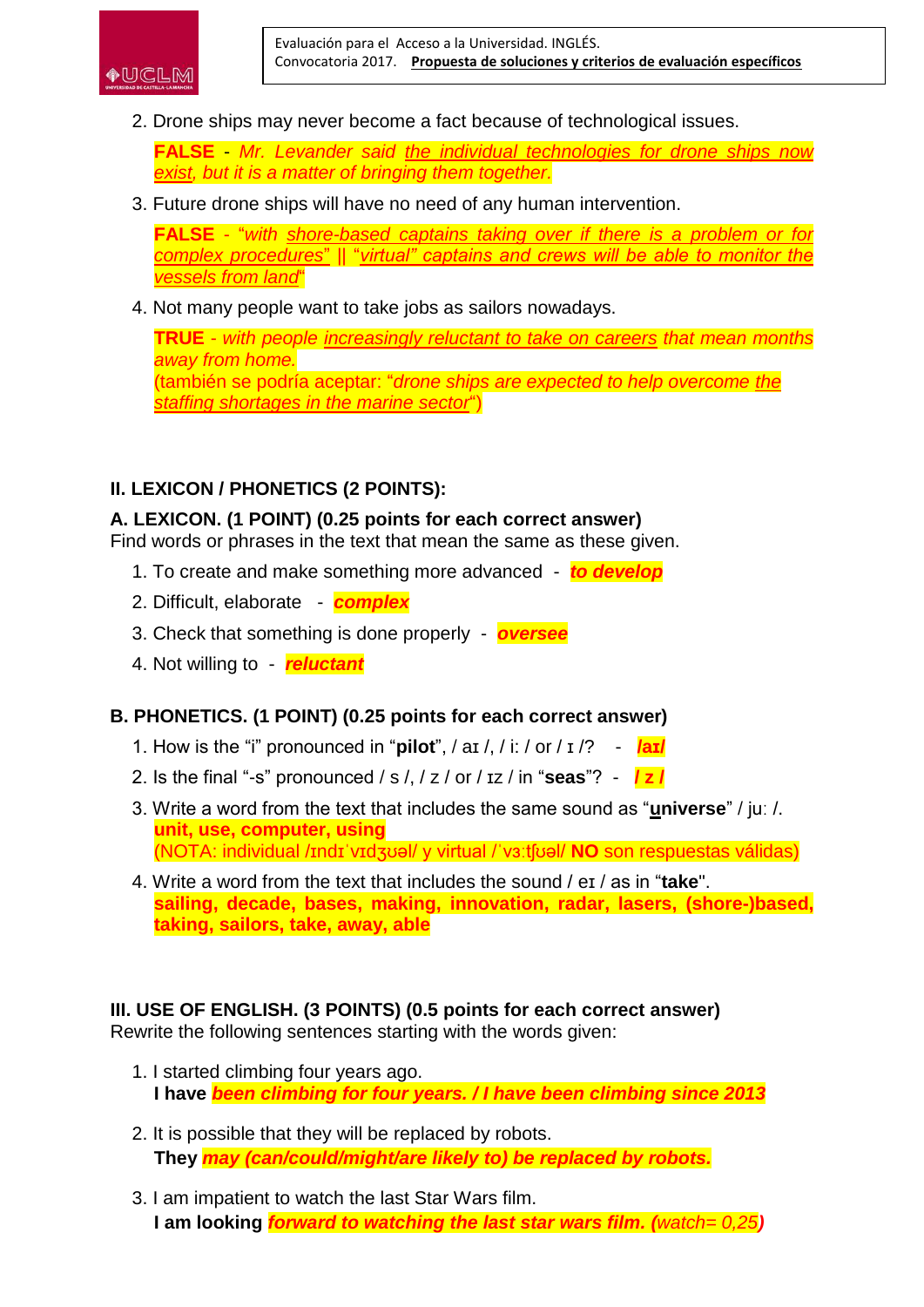- 4. The pupils have invited many teachers to the end-of-year party. **Many teachers** *have been invited to the end-of-year party (by the pupils). El sujeto agente es opcional. No se penalizará si su uso ni su omisión*
- 5. I am sorry I haven't got more friends. **I wish** *I had more friends.*
- 6. Write the correct question for the underlined words. *Who do you need to see?* I need to see the bank manager.

# **IV. COMPOSITION. (3 POINTS)**

Write a composition of at least 125 words on the following topic**:** 

**"Do you think robots and drones will take over jobs in the future? Advantages and disadvantages of this."**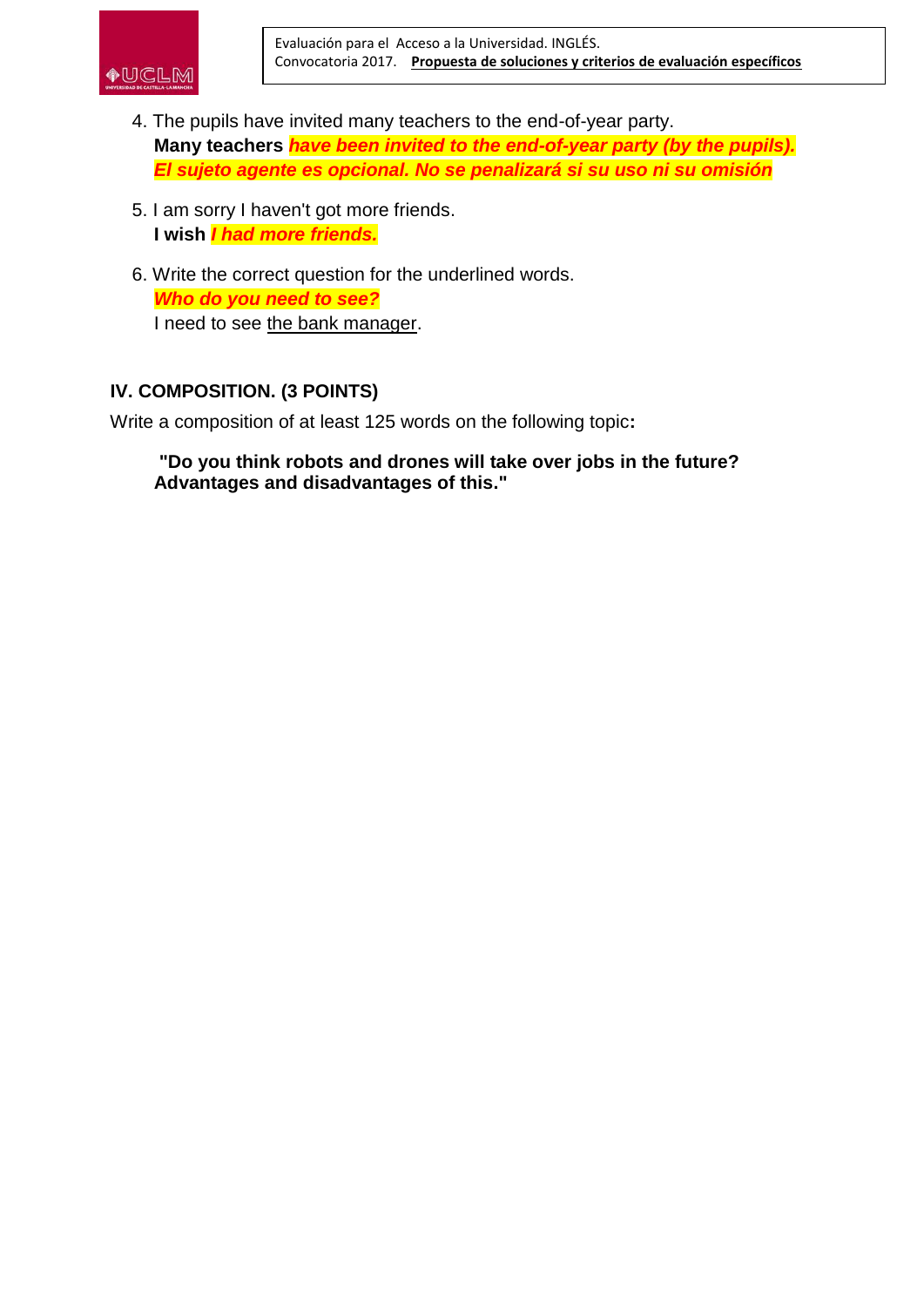# **PROPUESTA B**

## **STEPHEN HAWKING COULD SOON BECOME AN ASTRONAUT**

Since his diagnosis with a rare form of amyotrophic lateral sclerosis (ALS) in 1963 at the age of 21, Stephen Hawking, 75, has made revolutionary discoveries in his field, including that of Hawking radiation. At the time of his diagnosis, doctors gave him just two years to live. Now, fifty years later, Professor Hawking again defies the limitations of his illness by showing his desires to travel into space. The physicist has been offered a ride on Sir Richard Branson's Virgin Galactic space flights. In an interview with *Good Morning Britain,* Hawking revealed: "I thought no-one would take me, but Richard Branson has offered me a seat on Virgin Galactic, and I said yes immediately."

The announcement comes just weeks after the company SpaceX announced plans to send two space tourists to the Moon and back in 2018. Unlike these two anonymous individuals, who are said to have paid an unspecified but 'significant' amount for the journey, Hawking's ride is free of charge. In February last year, Hawking unveiled the name of the new Space Ship Two craft - the VSS Unity - at a launch ceremony at the Mojave Air and Space port. While he didn't attend the event, he announced the name in a four-minute recorded video, saying: "It will help bring new meaning to our place on Earth, and it will help us to recognise our place and our future in the cosmos — which is where I believe our ultimate destiny lies."

Adapted from <http://www.wired.co.uk>

## **QUESTIONS**

### **I. READING COMPREHENSION. (2 POINTS) (0.5 points for each correct answer)**

Add TRUE or FALSE and **copy the evidence** from the text to support your answer. **NO marks are given for only true or false. NO marks are given for "V".**

Valoración de la respuesta: **TRUE**or**FALSE** incorrectos = 0 puntos Frase completa o sintagma donde se encuentra la justificación correctas = 1 punto Los errores ortográficos al copiar no se penalizan

1. Professor Hawking has been seriously ill for most of his life.

**TRUE**- *Since his diagnosis with a rare form of amyotrophic lateral sclerosis (ALS) in 1963 at the age of 21, Stephen Hawking, 75,*|| *"Now, fifty years later, Professor Hawking again defies the limitations of his illness".*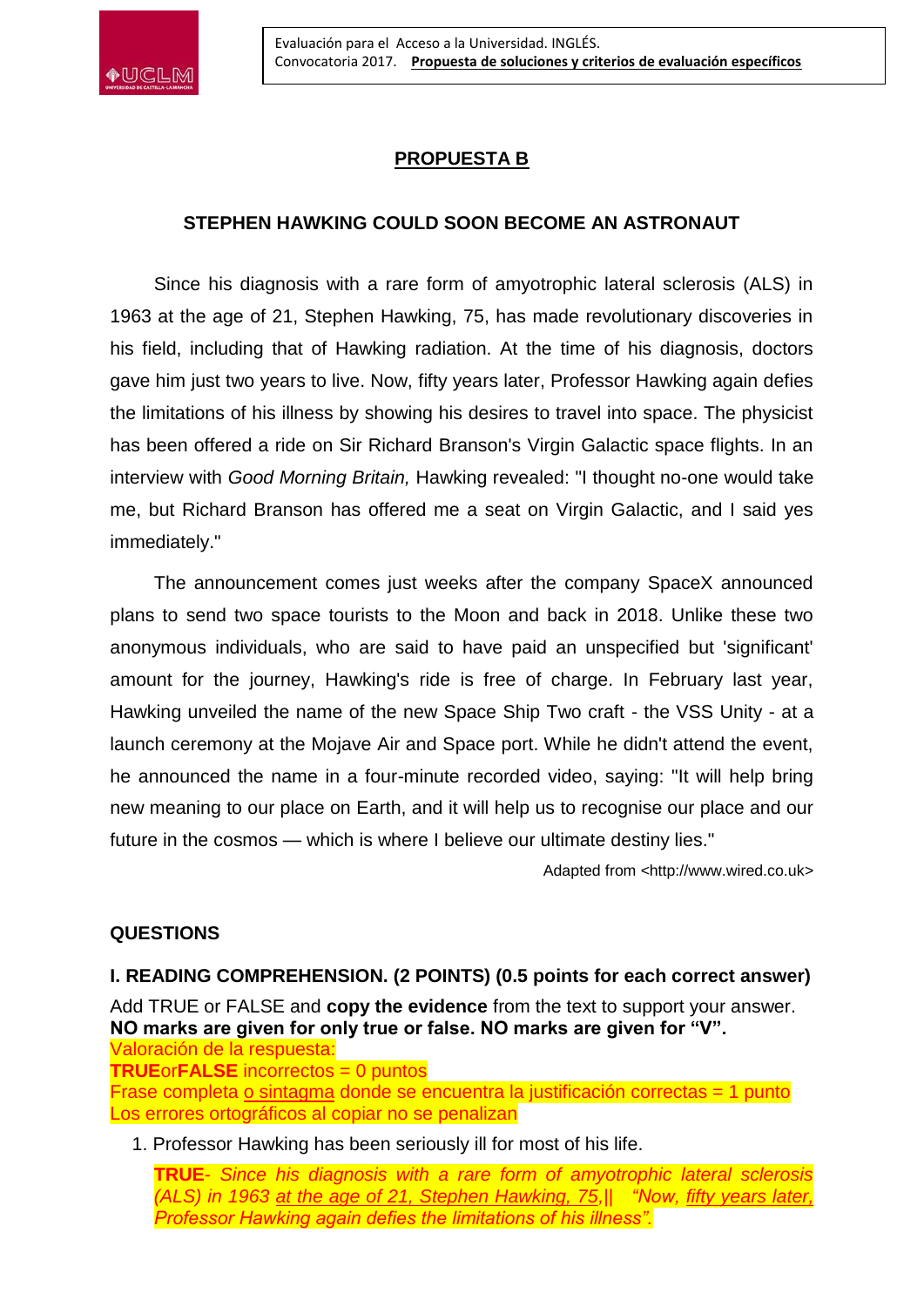2. The first space tourists will travel to the moon at no cost, as part of a commercial strategy.

**FALSE**– "Unlike these two anonymous individuals, who are said to have paid *an unspecified but 'significant' amount for the journey, Hawking's ride is free of charge"*

3. In February, Stephen Hawking in person publically announced the name of Spaceship VSS Unity.

**FALSE– "***While he didn't attend the event, he announced the name in a fourminute recorded video".*

4. Professor Hawking considers it very probable that humans will have to move to another planet in the future.

**TRUE -***"our future in the cosmos - which is where I believe our ultimate destiny lies."*

# **II. LEXICON / PHONETICS (2 POINTS):**

## **A. LEXICON. (1 POINT) (0.25 points for each correct answer)**

Find words or phrases in the text that mean the same as these given.

- 1. Identification of a medical condition in a patient *diagnosis*
- 2. Innovative, new *revolutionary*
- 3. People visiting a place for pleasure *tourists*
- 4. Be present *attend*

### **B. PHONETICS. (1 POINT) (0.25 points for each correct answer)**

- 1. Write one word from the text that includes the sound / ᴐː / as in ―*form*" **morning, thought, port, four, recorded**
- 2. Is the -ed ending in "*revealed*" pronounced  $/d /$ ,  $/t /$  or  $/d /$ ?  $/d /$
- 3. Write one word from the text that includes the consonant / ʤ / as in ―*age*" **just, virgin, individuals, journey**
- 4. Which of these words has the same vowel as ―*rare*‖ / ɛə / **pair** a) fear b) pair c) are

**III. USE OF ENGLISH. (3 POINTS) (0.5 points for each correct answer)** Rewrite the following sentences starting with the words given:

- 1. The card did not arrive in time because Sally forgot to post it **If** *Sally had not forgotten to post the card, it would have arrived in time.* **If** *Sally had not forgotten to post it, the card would have arrived in time.* (No se penalizará la omisión de la coma, se penalizarán -0,25 si se equivocan en una de las formas verbales)
- 2. What a pity we missed the documentary last night. **We wish** *we had not missed the documentary last night.*